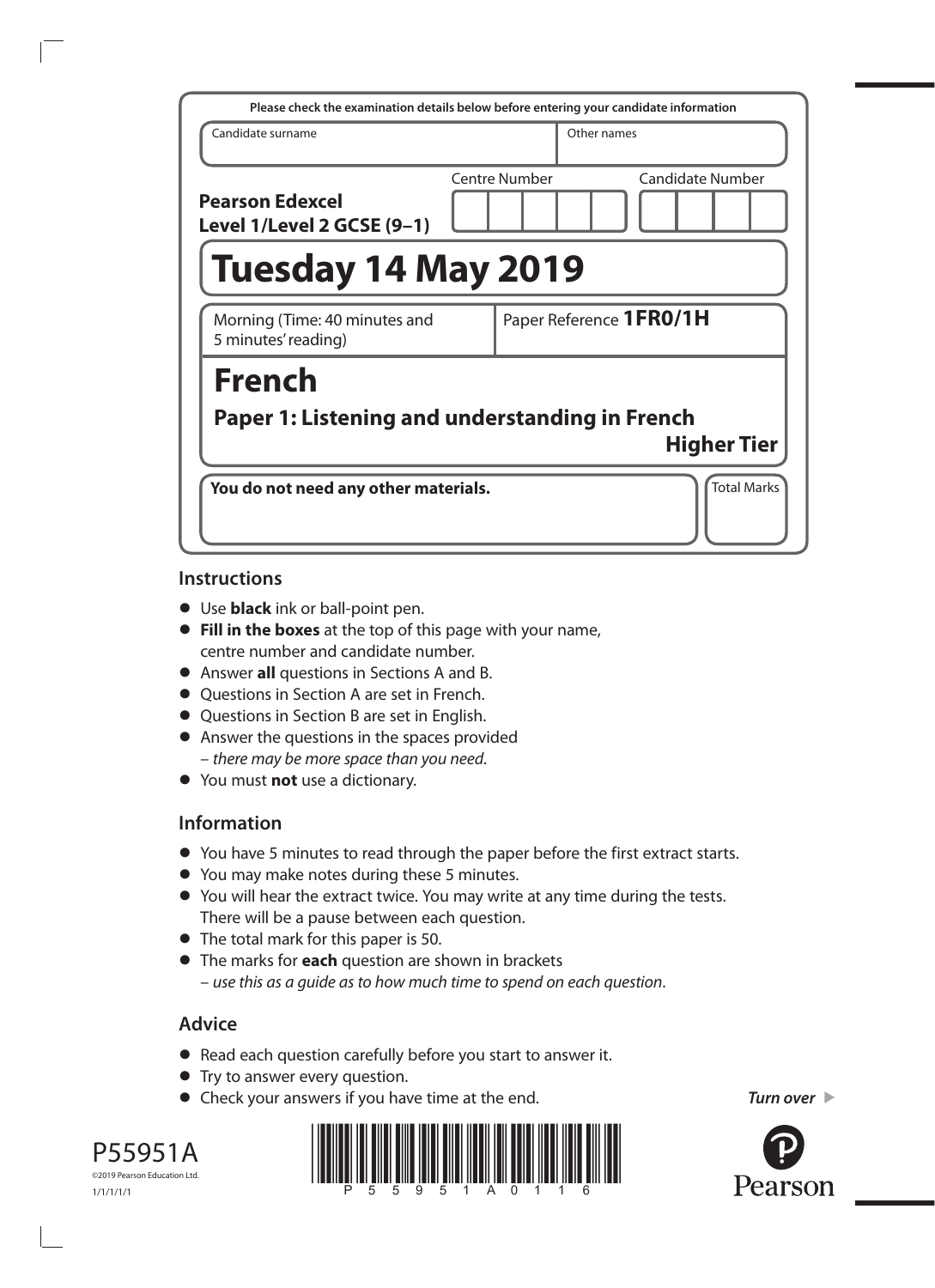| Answer ALL questions. Write your answers in the spaces provided.<br>Some questions must be answered with a cross in a box $\boxtimes$ . If you change your mind about an<br>answer, put a line through the box $\boxtimes$ and then mark your new answer with a cross $\boxtimes$ . |     |                                           |                               |
|-------------------------------------------------------------------------------------------------------------------------------------------------------------------------------------------------------------------------------------------------------------------------------------|-----|-------------------------------------------|-------------------------------|
| <b>SECTION A</b>                                                                                                                                                                                                                                                                    |     |                                           |                               |
| Le shopping                                                                                                                                                                                                                                                                         |     |                                           |                               |
| Frédéric parle du shopping.<br>1                                                                                                                                                                                                                                                    |     |                                           |                               |
| Complète les phrases en choisissant un mot ou des mots dans la case. Il y a des mots<br>que tu n'utiliseras pas.                                                                                                                                                                    |     | <b>PONORANE IN EARLY AND LOTE</b>         |                               |
| du commerce équitable<br>petites boutiques<br><del>amusant</del><br>chers<br>intéressant<br>centres commerciaux<br>ennuyeux<br>recyclés<br>pratique<br>marchés<br>sites internet<br>originaux                                                                                       |     |                                           |                               |
| Exemple : Frédéric pense que faire du shopping est communicant                                                                                                                                                                                                                      |     |                                           |                               |
|                                                                                                                                                                                                                                                                                     | (1) |                                           |                               |
|                                                                                                                                                                                                                                                                                     | (1) |                                           |                               |
|                                                                                                                                                                                                                                                                                     | (1) |                                           |                               |
|                                                                                                                                                                                                                                                                                     | (1) |                                           |                               |
|                                                                                                                                                                                                                                                                                     | (1) |                                           |                               |
| (Total for Question 1 = 5 marks)                                                                                                                                                                                                                                                    |     |                                           |                               |
|                                                                                                                                                                                                                                                                                     |     | <b>DO NOTE AN ESTATE REPORTS OF STATE</b> | <b>RESIDENT AND RESIDENCE</b> |
| $\overline{\mathbf{2}}$                                                                                                                                                                                                                                                             |     |                                           |                               |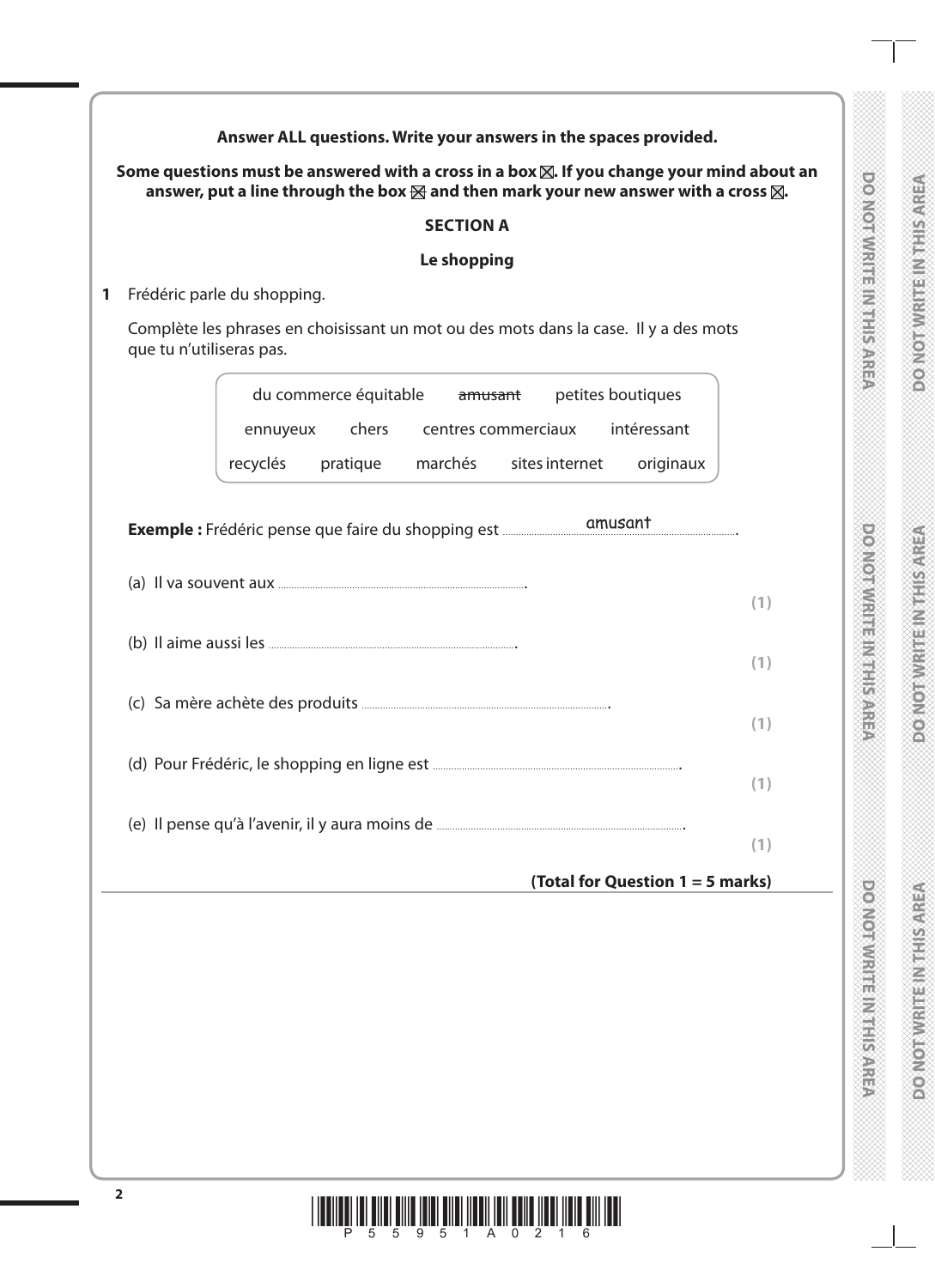|                     |                                                        | <b>Ma ville</b>                                            |     |
|---------------------|--------------------------------------------------------|------------------------------------------------------------|-----|
|                     | Mélanie parle des opinions de ses amis sur leur ville. |                                                            |     |
| Qu'en pensent-ils ? |                                                        |                                                            |     |
|                     | Choisis entre Mélanie, Kareem, Flora et Bénédict.      |                                                            |     |
|                     | Chacun des prénoms peut être utilisé plusieurs fois.   |                                                            |     |
|                     |                                                        | Exemple : Mélanie Melonie en pense que la ville est belle. |     |
|                     |                                                        |                                                            |     |
|                     |                                                        |                                                            | (1) |
|                     |                                                        |                                                            |     |
|                     |                                                        |                                                            | (1) |
|                     |                                                        |                                                            | (1) |
|                     |                                                        |                                                            |     |
|                     |                                                        |                                                            | (1) |
|                     |                                                        |                                                            | (1) |
|                     |                                                        | (Total for Question 2 = 5 marks)                           |     |
|                     |                                                        | <b>TOTAL FOR SECTION A = 10 MARKS</b>                      |     |
|                     |                                                        |                                                            |     |
|                     |                                                        |                                                            |     |
|                     |                                                        |                                                            |     |
|                     |                                                        |                                                            |     |
|                     |                                                        |                                                            |     |
|                     |                                                        |                                                            |     |
|                     |                                                        |                                                            |     |
|                     |                                                        |                                                            |     |
|                     |                                                        |                                                            |     |
|                     |                                                        |                                                            |     |
|                     |                                                        |                                                            |     |
|                     |                                                        |                                                            |     |

DOMOTWRITEINTHISAREA

.<br>Tillid

 $\Box\Box$ 

**DONOTWRITEINTHISAREA**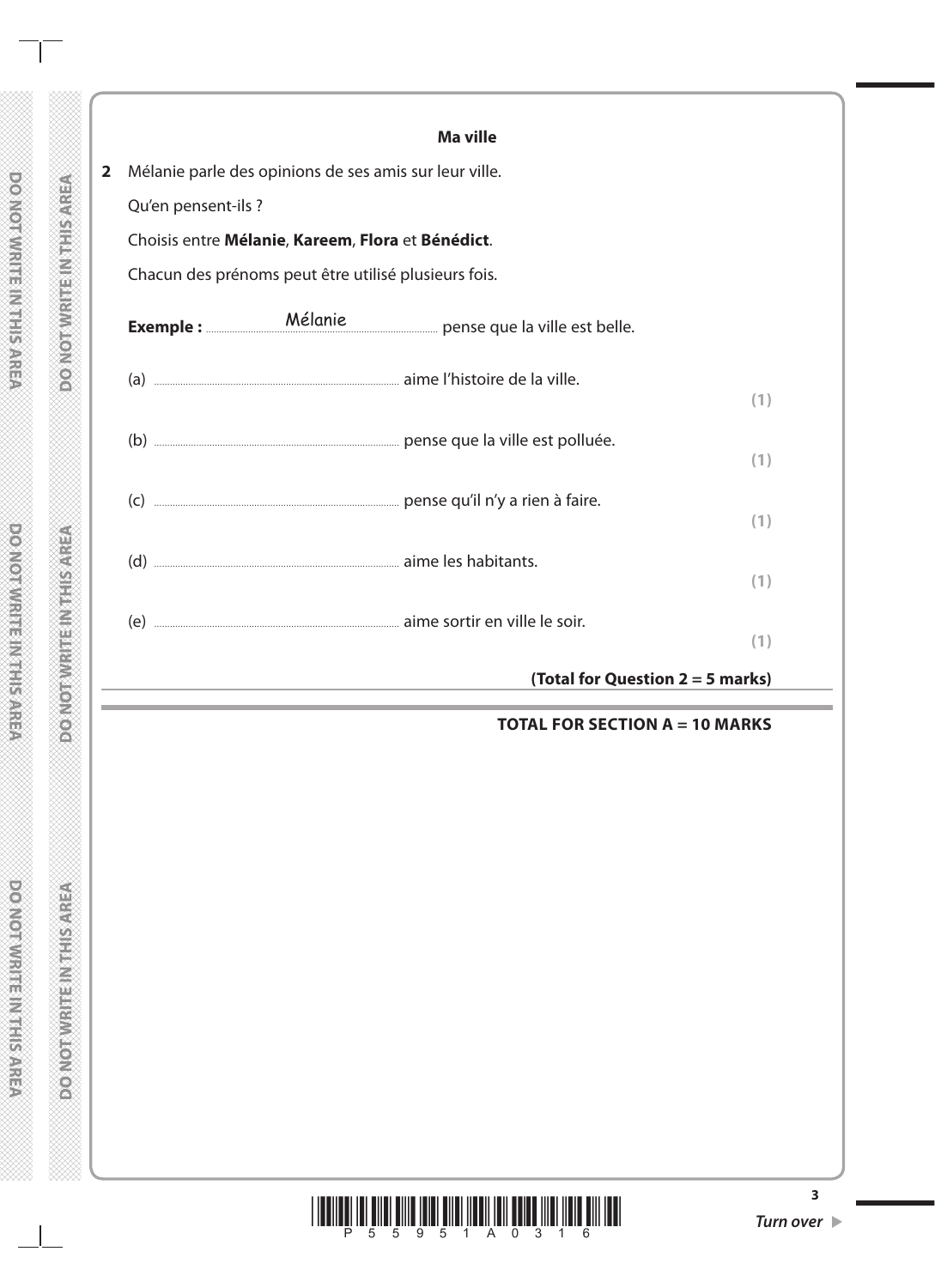### **SECTION B**

#### **The Olympic Games**

#### **3** You hear this announcement on the radio in France.

Listen to the recording and complete the sentences by putting a cross  $\boxtimes$  in the correct box for each question.

**Example:** The Olympic Games will take place in Paris in…

|             | $\blacksquare$   A 2020. |
|-------------|--------------------------|
| $\boxtimes$ | $\vert$ <b>B</b> 2024.   |
|             | $\Box$   C 2040.         |
|             | $\boxtimes$ D 2044.      |

(i) The games will take place in France for…

|  | $\Box$   <b>A</b> the first time.                   |
|--|-----------------------------------------------------|
|  | $\boxtimes$ <b>B</b> the second time.               |
|  | $\Box$ <b>C</b> the third time.                     |
|  | $\boxtimes$ $\blacksquare$ <b>D</b> the fifth time. |

(ii) The new Olympic Village will be built…

|  | $\boxtimes$   <b>A</b> in the centre of Paris.              |
|--|-------------------------------------------------------------|
|  | $\boxtimes$   <b>B</b> 15 minutes from the centre of Paris. |
|  | $\Box$ <b>C</b> 15 kilometres from the centre of Paris.     |
|  | $\Box$ <b>D</b> to the south-west of Paris.                 |

(iii) They will need to build a new…

|  | $\blacksquare$   <b>A</b> athletics stadium.   |
|--|------------------------------------------------|
|  | $\mathbb{Z}$   <b>B</b> cycling stadium.       |
|  | $\boxtimes$ $\blacksquare$ C football stadium. |
|  | $\Box$ <b>D</b> swimming pool.                 |



**PLOTAGE IN ALSO AND TO A REPAIR** 

**PERMIT AND ARRIVE STATES** 

**DOMORATEMENT SAMP** 

**DOMORWRITE INSTITUTES** 

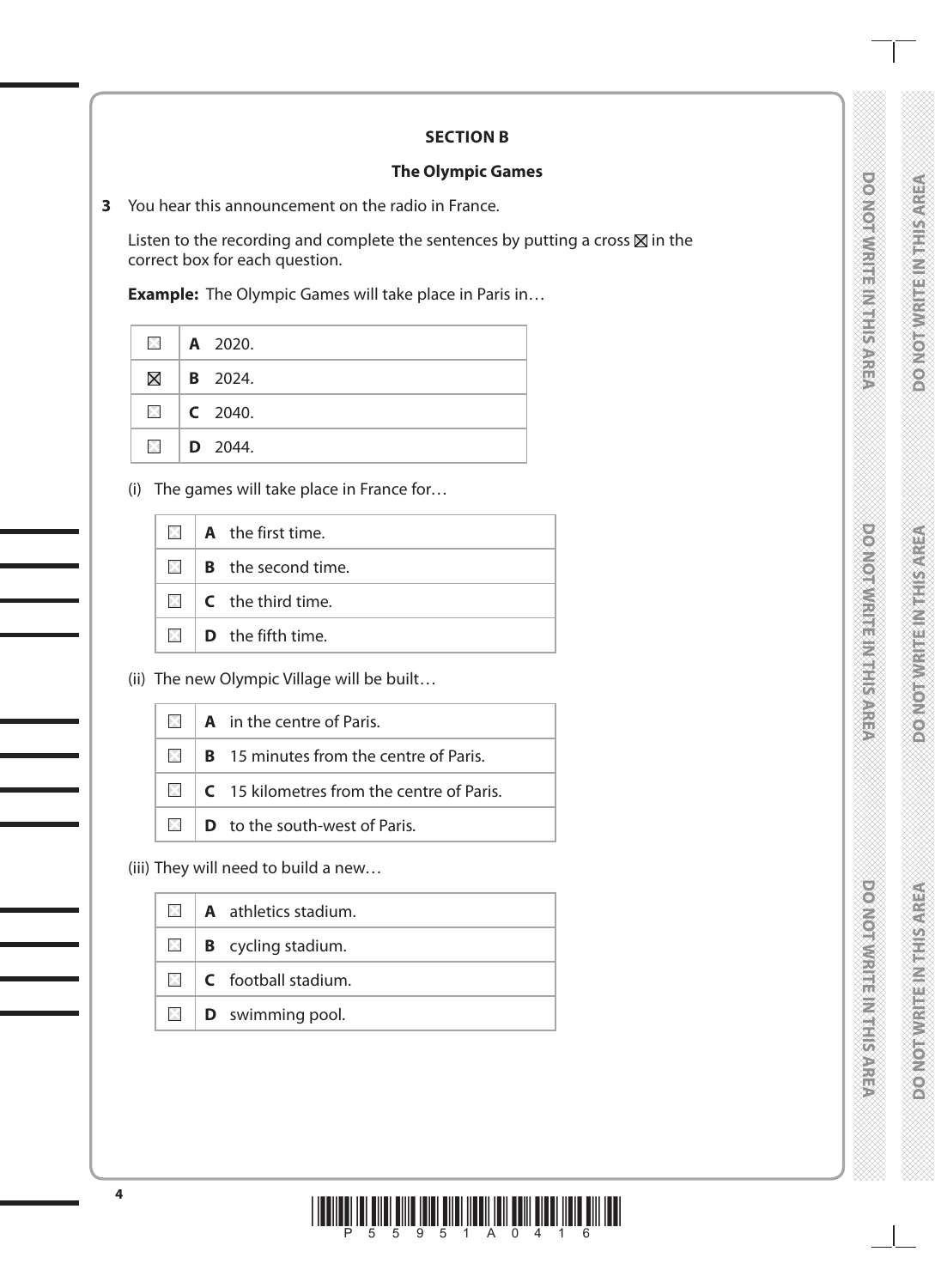(iv) They will need more…

| $\boxtimes$   A restaurants.      |
|-----------------------------------|
| $\boxtimes$ <b>B</b> hotels.      |
| $\Box$ <b>C</b> public transport. |
| $\Box$ <b>D</b> car parks.        |
|                                   |

**(Total for Question 3 = 4 marks)**



**5**

DO NOT WRITE IN THIS AREA

**DO NOTWRITEINITE SAFE** 

**DOMORATION IN THE MATCHES** 

**DO NOTWARE STARES** 

**DONOTWRITEINITHISAREA**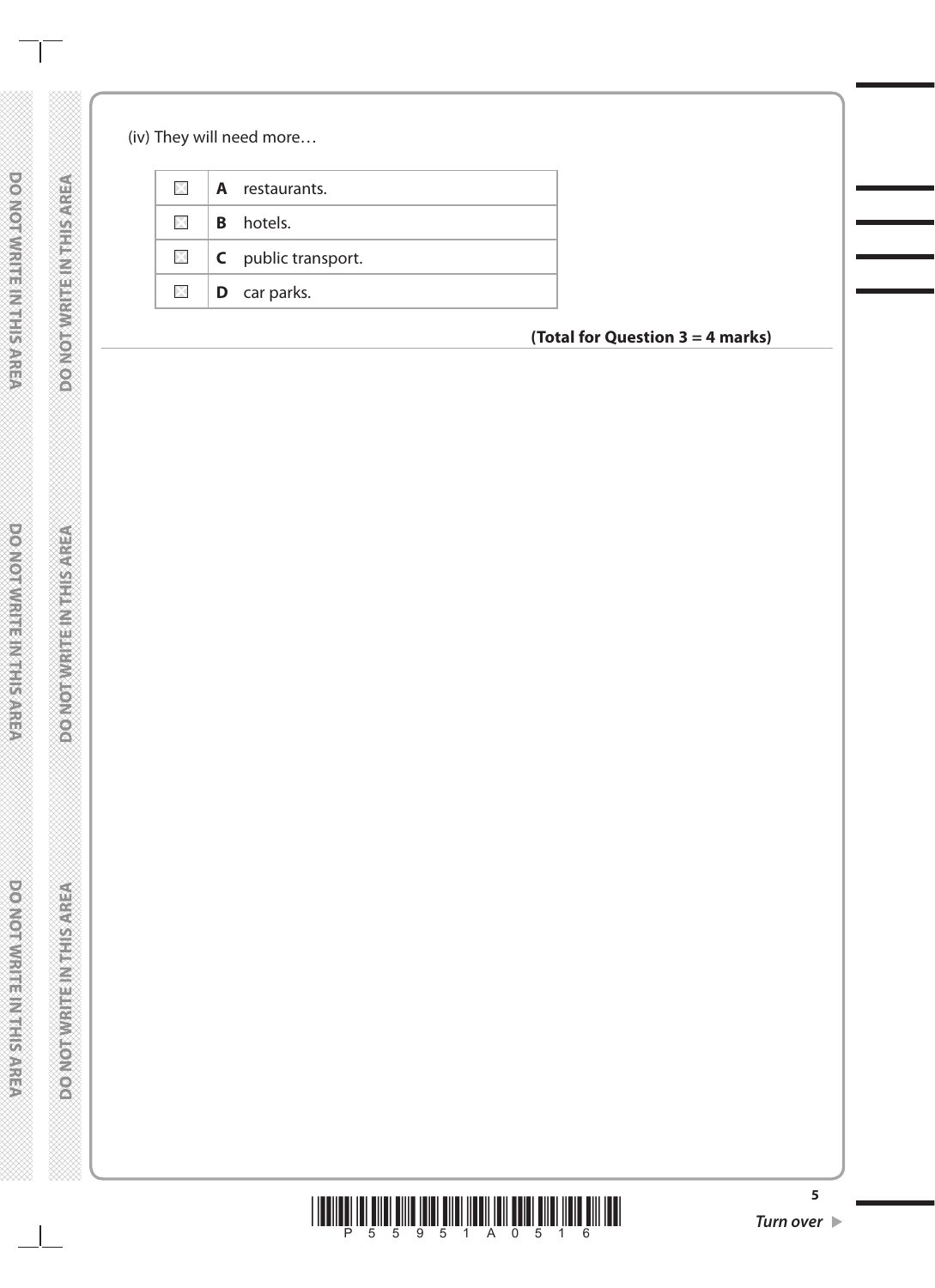**DO NOT WRITEINITIS AREA** 

**DONOTWIRTH MITHIS AREA** 

**DOMORATION FRAME IS A FIRST** 

**DOMOITIVE HE NEEDS ARE** 

**DOMOTWRITEINTHIS AREA** 

**Work**

**4** Your exchange partner is telling you what is important for her in a job. Listen to the recording and put a cross  $\boxtimes$  in each one of the **three** correct boxes.

| $\boxtimes$  | <b>Example:</b> to work with the public |
|--------------|-----------------------------------------|
| $\times$     | <b>A</b> to have a good salary          |
| $\mathbb{X}$ | to have weekends free<br>R.             |
| $\bowtie$    | $C$ to be the boss                      |
| $\bowtie$    | <b>D</b> to work part time              |
| $\boxtimes$  | $E$ to travel abroad                    |
| $\times$     | to get on with her colleagues<br>F.     |
| ÞЗ           | <b>G</b> to have lots of holidays       |

## **(Total for Question 4 = 3 marks)**

\*P55951A0616\* **<sup>6</sup>**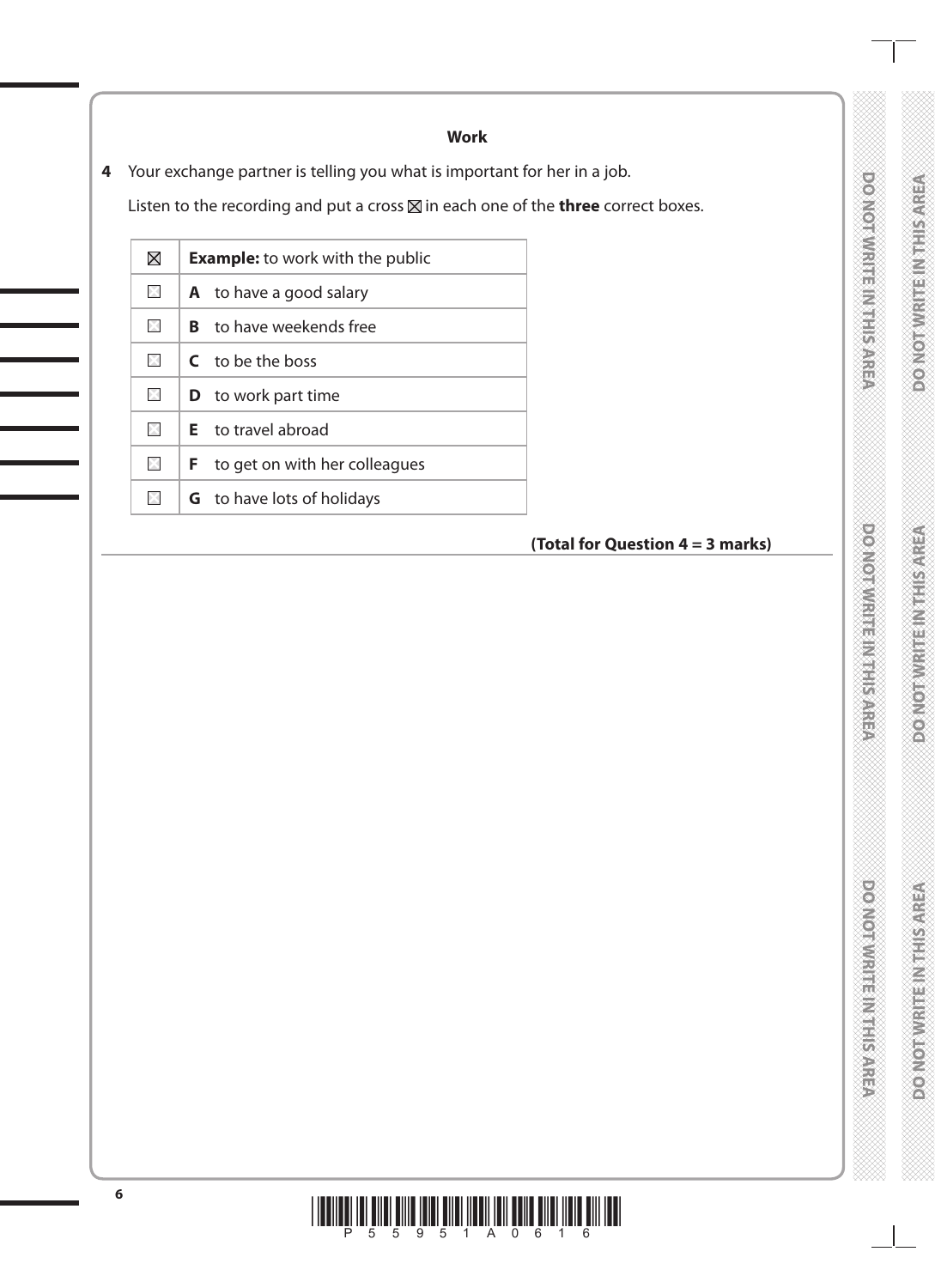#### **Holidays in Morocco**

**5** Your exchange partner is telling you about his recent holiday in Morocco.

Listen to the recording and put a cross  $\boxtimes$  in the correct box for each question.

**Example:** The family went to Morocco for…

| IX I     | A one week.               |
|----------|---------------------------|
| XI.      | <b>B</b> two weeks.       |
| $\times$ | $\mathsf{C}$ three weeks. |
| XI.      | <b>D</b> four weeks.      |

(i) They mostly went to…

| $\times$ . | <b>A</b> the mountains.      |
|------------|------------------------------|
| $\times$   | <b>B</b> the towns.          |
|            | $\Box$ <b>C</b> the coast.   |
| XI.        | $\vert$ <b>D</b> the desert. |

(ii) They visited lots of…

| $\times$   | A shops.                |
|------------|-------------------------|
| X.         | <b>B</b> museums.       |
| $\times$ . | <b>C</b> restaurants.   |
| $\times$ 1 | <b>D</b> tourist sites. |

(iii) They had a problem with…

| $\times$ .   | <b>A</b> their hotel booking.  |
|--------------|--------------------------------|
| $\mathsf{X}$ | <b>B</b> their hire car.       |
|              | $\Box$ <b>C</b> the language.  |
|              | $\boxtimes$ <b>D</b> the heat. |

**(Total for Question 5 = 3 marks)**



**7**

**DO NOTWRITEINITISAREA** 

**DOMORATE INTHIS AREA** 

**DOMOTWRITEINTHIS AREA**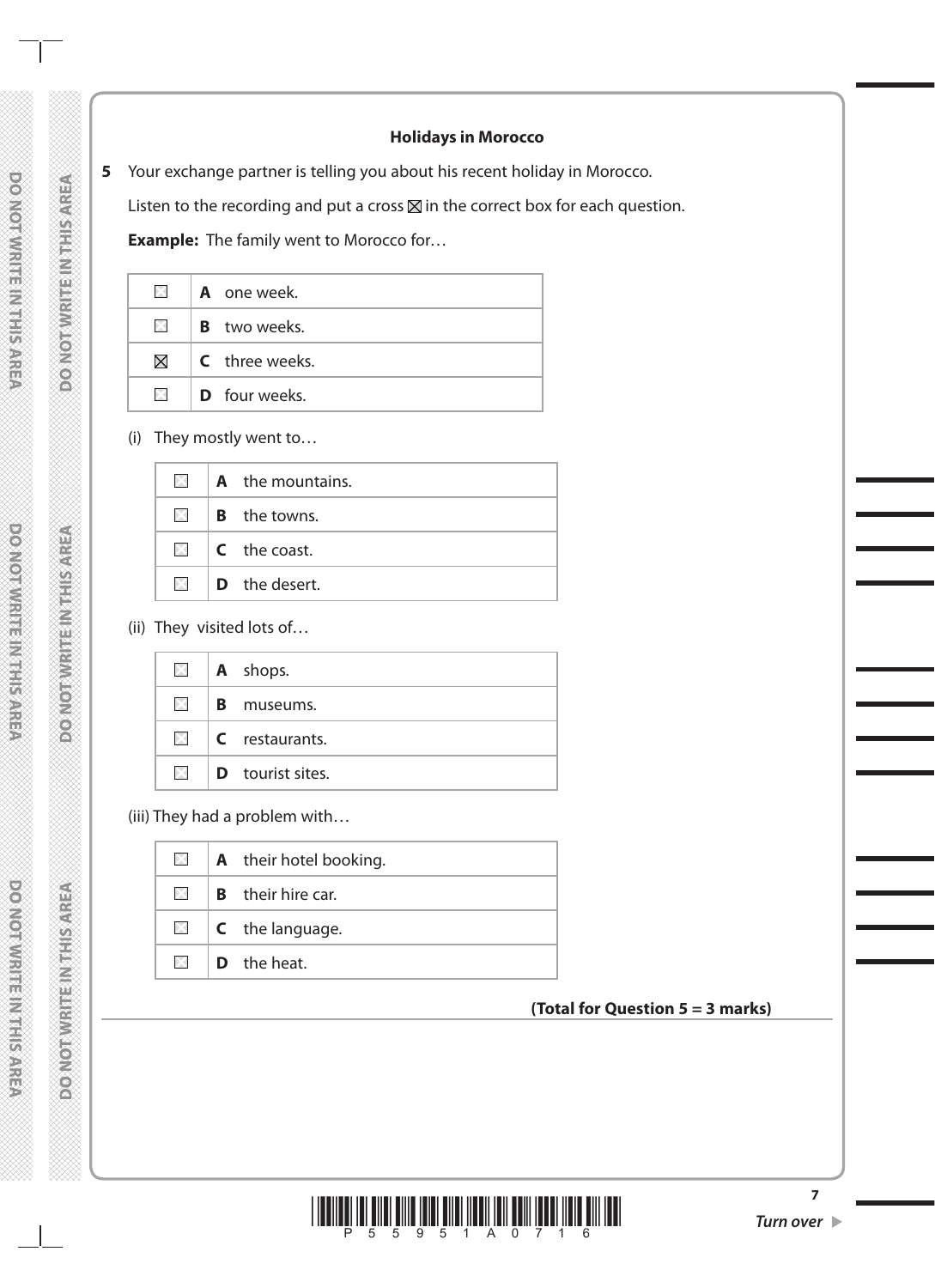|   | <b>School in New Caledonia</b>                                                                                                               |                                                              |
|---|----------------------------------------------------------------------------------------------------------------------------------------------|--------------------------------------------------------------|
| 6 | You hear this podcast by Soraya who lives in New Caledonia.                                                                                  |                                                              |
|   | Listen to the recording and answer the following questions in English.                                                                       |                                                              |
|   | (a) When does the school year start and end in New Caledonia?<br>(2)                                                                         |                                                              |
|   | (b) What does she say about the subjects she studies?<br>(1)                                                                                 | <b>PONDONAIR PRESENTATION</b>                                |
|   | (c) As she lives in a small village, what does she have to do?<br>(1)                                                                        |                                                              |
|   | (d) How does she say life in New Caledonia differs from that of young people in<br>France? Give one example.<br>(1)                          |                                                              |
|   | (Total for Question 6 = 5 marks)                                                                                                             | <b>PONDERN STREET PROVIDE</b>                                |
|   |                                                                                                                                              | <b>Do Normur Hermannships</b><br><b>PONORUGENIAN TESTARE</b> |
| 8 | ║║<br><b>THE REAL</b><br>Ш<br><b>TITLE AND A</b><br>$\parallel$<br>║<br>║║<br>║║<br>I<br>5<br>9<br>8<br>Ρ<br>5<br>5<br>0<br>Α<br>6<br>1<br>1 |                                                              |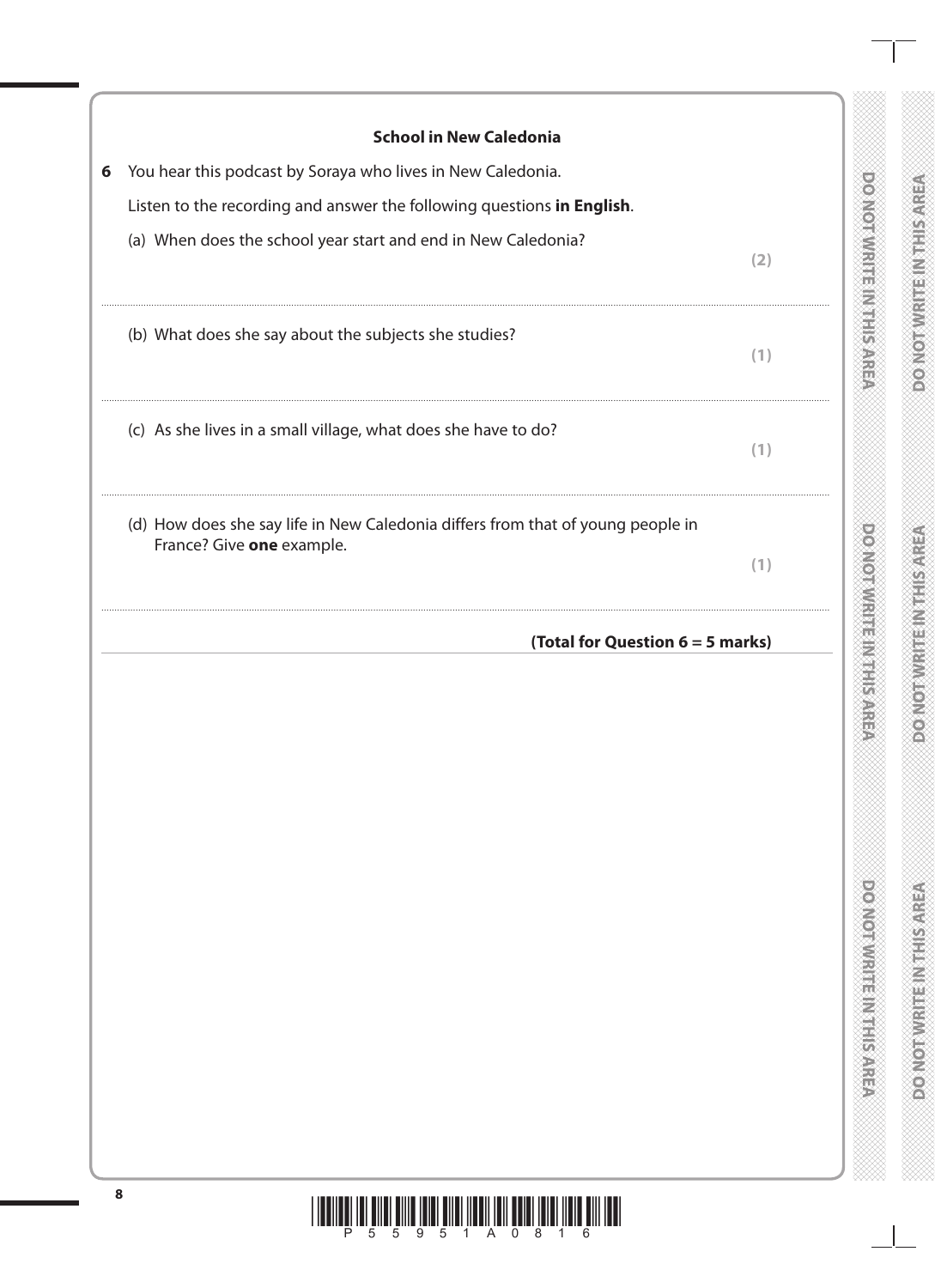| You hear this interview on the radio. Cassius is talking about his work in the hotel |                                    |
|--------------------------------------------------------------------------------------|------------------------------------|
| business.                                                                            |                                    |
| Listen to the interview and answer the following questions in English.               |                                    |
| (a) What did Cassius do after his technical diploma?                                 | (1)                                |
| (b) What does he say is the best way to gain experience?                             | (1)                                |
| (c) What did Cassius decide to do next?                                              | (1)                                |
| (d) Why was he sent to England?                                                      | (1)                                |
| (e) What do you need to do to succeed in the hotel business? Give one example.       | (1)                                |
|                                                                                      | (Total for Question $7 = 5$ marks) |
|                                                                                      |                                    |
|                                                                                      |                                    |
|                                                                                      |                                    |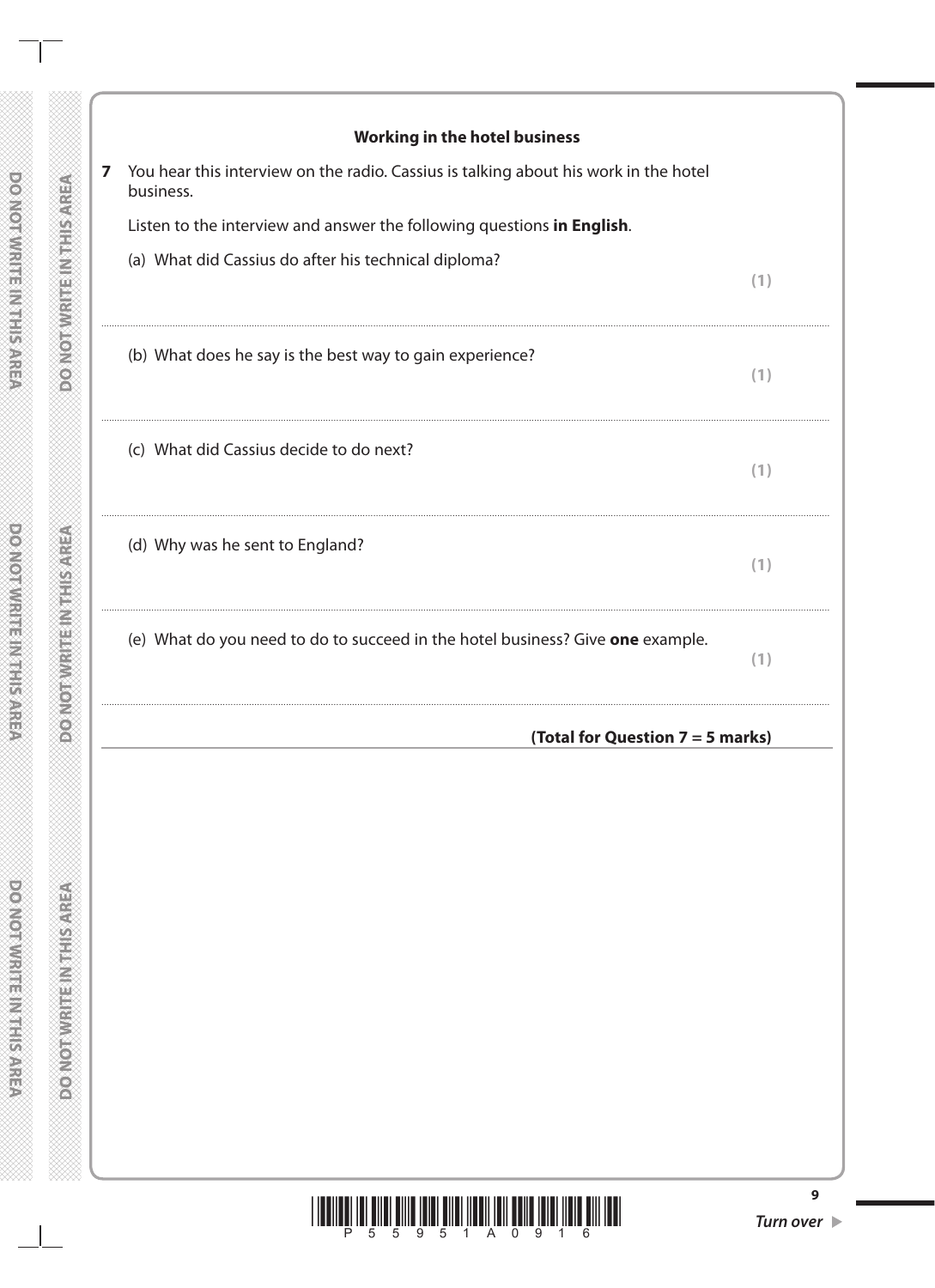**POWORMAN ENGINEERING** 

**PERMIT AND ARRIVE STATES** 

## **Reality TV**

**8** Your exchange partner's friends, Alexis, Khalida, Thierry and Chloë, are talking about reality TV.

What do they say?

Listen to the recording and put a cross  $\boxtimes$  in the correct box for each question.

**Example:** Alexis says reality TV in France started in…

| $\times$    | $A$ 2000.                                      |
|-------------|------------------------------------------------|
| $\boxtimes$ | $\vert$ <b>B</b> 2001.                         |
| $\times$    | $\begin{array}{ccc} \cdot & 2010. \end{array}$ |
| $\times$    | $\vert$ <b>D</b> 2011.                         |

#### **Part (a)**

(i) According to Alexis, reality TV originated in…

|  | $\boxtimes$   A France.               |
|--|---------------------------------------|
|  | $\boxtimes$   <b>B</b> Great Britain. |
|  | $\Box$ $\Box$ America.                |
|  | $\boxtimes$ <b>D</b> the Netherlands. |

(ii) Khalida prefers…

| $\boxtimes$ 1 | A dating programmes.                          |
|---------------|-----------------------------------------------|
| $\boxtimes$ 1 | <b>B</b> survival programmes.                 |
|               | $\mathbb{Z}$   <b>C</b> singing competitions. |
| $\boxtimes$ 1 | <b>D</b> cookery competitions.                |

(iii) In her home there are arguments…

| $\mathbb{X}$   | <b>A</b> about who is going to be voted off.                              |
|----------------|---------------------------------------------------------------------------|
| $\mathbb{X}$ i | <b>B</b> because her mother doesn't like reality TV.                      |
|                | $\Box$ $\Box$ $\Box$ because her brother wants to watch football instead. |
|                | $\Box$ <b>D</b> about who is going to win.                                |

**DOMORWRITE INSTITUTES** 

**DOMORWRITENMIEISARES** 

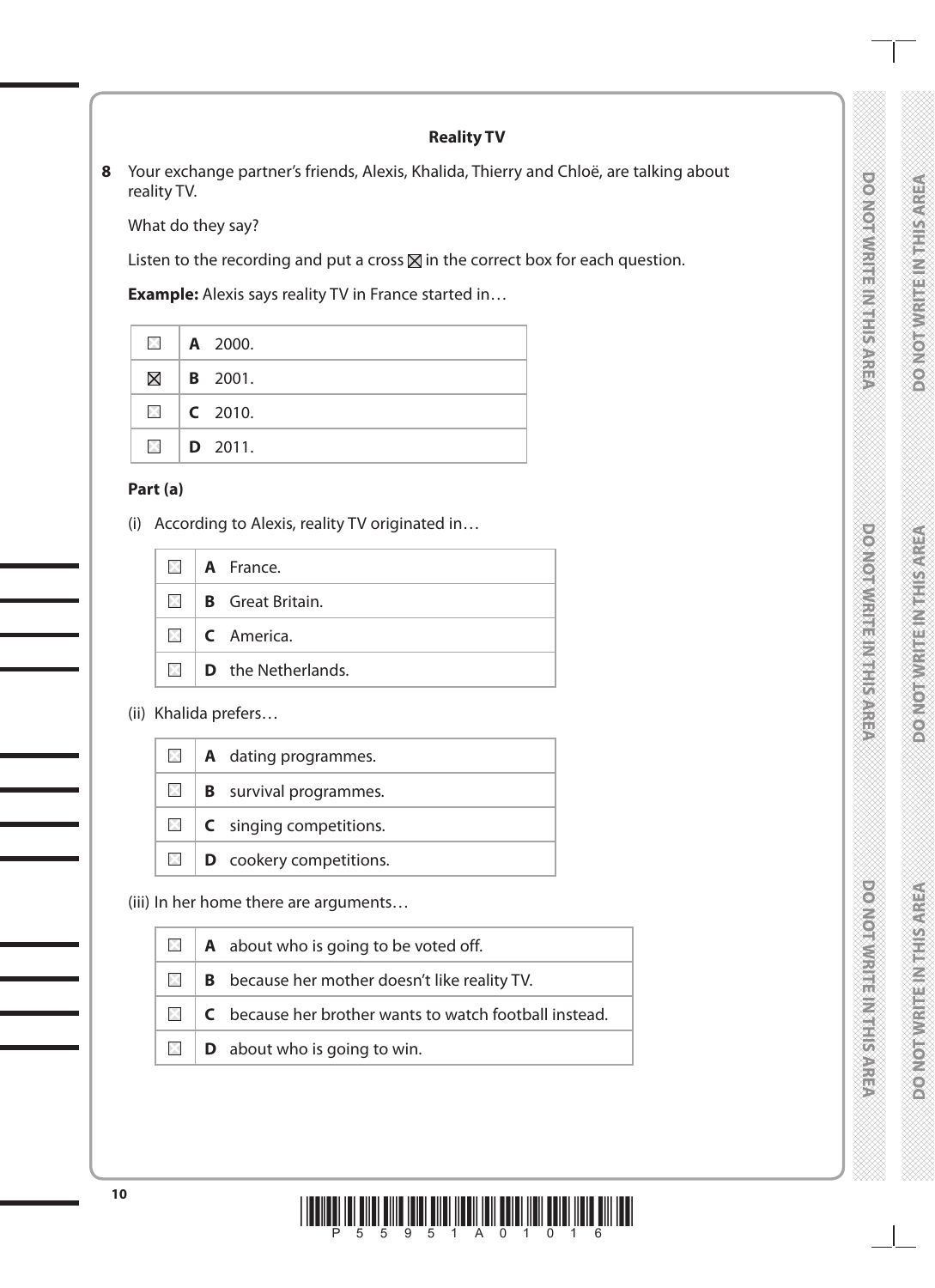## **Part (b)**

(i) Thierry thinks that the contestants…

|          | $\boxtimes$   A have no talent.                       |
|----------|-------------------------------------------------------|
|          | $\mathbb{Z}$   <b>B</b> have trained for a long time. |
| $\times$ | $\mathsf{C}$ have already won competitions.           |
|          | $\Box$ <b>D</b> just want to be famous.               |
|          |                                                       |

# (ii) He thinks he…

| $\times$                          | <b>A</b> could win.                 |
|-----------------------------------|-------------------------------------|
| $\times$                          | <b>B</b> wouldn't want to win.      |
| $\times$ $\overline{\phantom{0}}$ | <b>C</b> isn't good enough to win.  |
| $\times$                          | <b>D</b> is as good as the winners. |

# (iii) According to Chloë, reality TV…

| $\times$       | <b>A</b> is less popular now.              |
|----------------|--------------------------------------------|
| $\times$ .     | <b>B</b> needs more celebrity contestants. |
| $\mathsf{X}$ . | <b>C</b> has lots of critics.              |
| $\mathsf{X}$   | <b>D</b> is still as popular as ever.      |

## **(Total for Question 8 = 6 marks)**



**DO NOTWRITEINITISAREA** 

**CENTRAL PRODUCTIONS OF PRODUCT** 

**DO NOT WRITE/NATHS/AREA**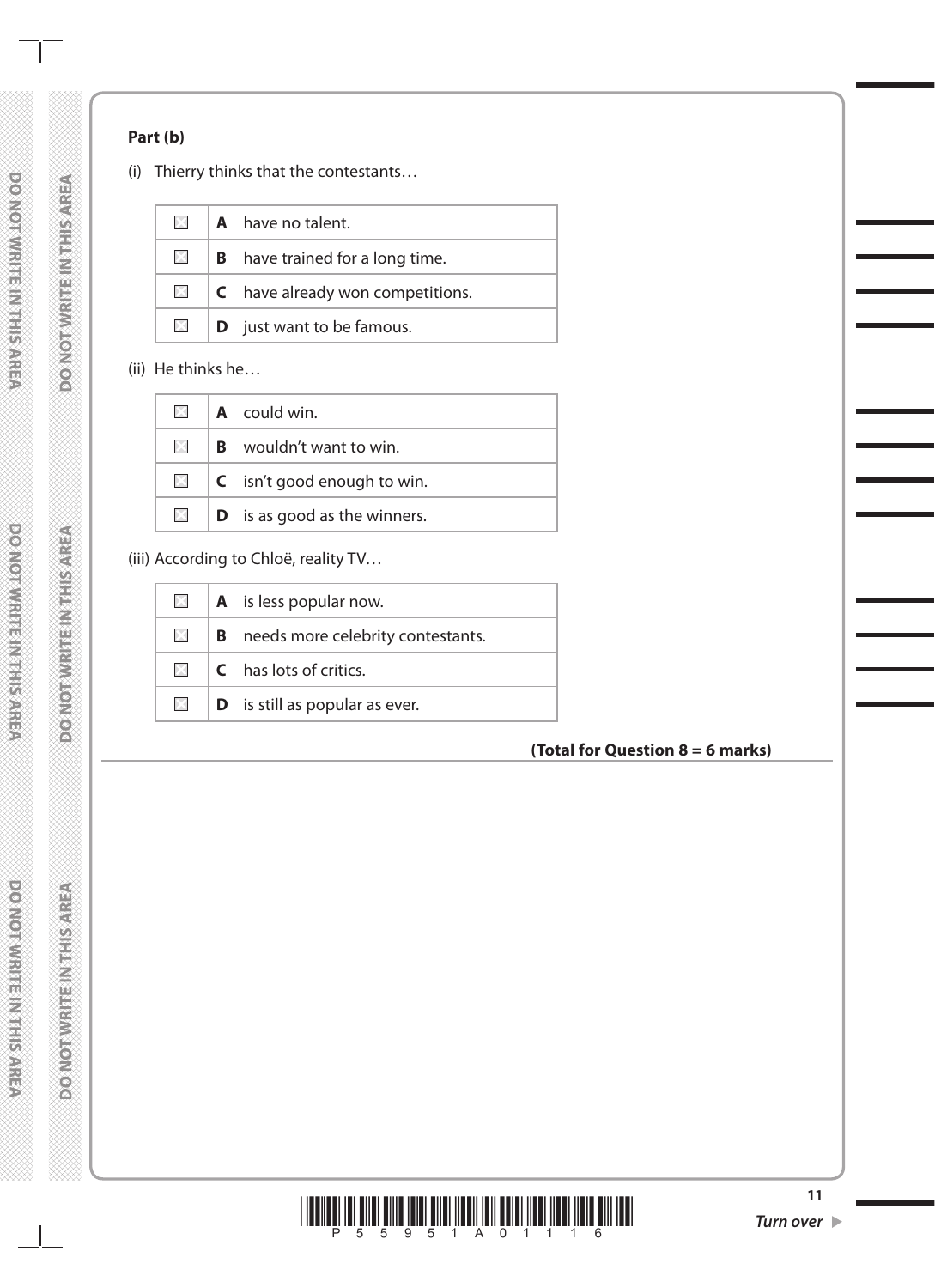| You hear this report on the radio about food waste.                      |                                                                                            |
|--------------------------------------------------------------------------|--------------------------------------------------------------------------------------------|
| Listen to the report and answer the following questions in English.      |                                                                                            |
| Part (a)                                                                 |                                                                                            |
| How do hypermarkets encourage people to buy more than they need?<br>(i)  | (1)                                                                                        |
| (ii) What happens to 30% of the fruit and vegetables produced in France? | (1)                                                                                        |
| (iii) Why does this happen?                                              | (1)                                                                                        |
| (iv) What does the average person do each year?                          | (1)                                                                                        |
| Part (b)                                                                 |                                                                                            |
| Why is the 16th of October mentioned?<br>(i)                             | (1)                                                                                        |
| (ii) What are shops being asked to do?                                   | (1)                                                                                        |
| (iii) Name two things individuals can do to stop food waste.             | (2)                                                                                        |
|                                                                          | (iv) What advice is given about recycling objects you don't need? Give two details.<br>(2) |
|                                                                          |                                                                                            |

**PONOTWRITEINTEISAREA** 

**PONOTWERFINITIS AREA** 

**DO NOT WRITE INTHIS AREA** 

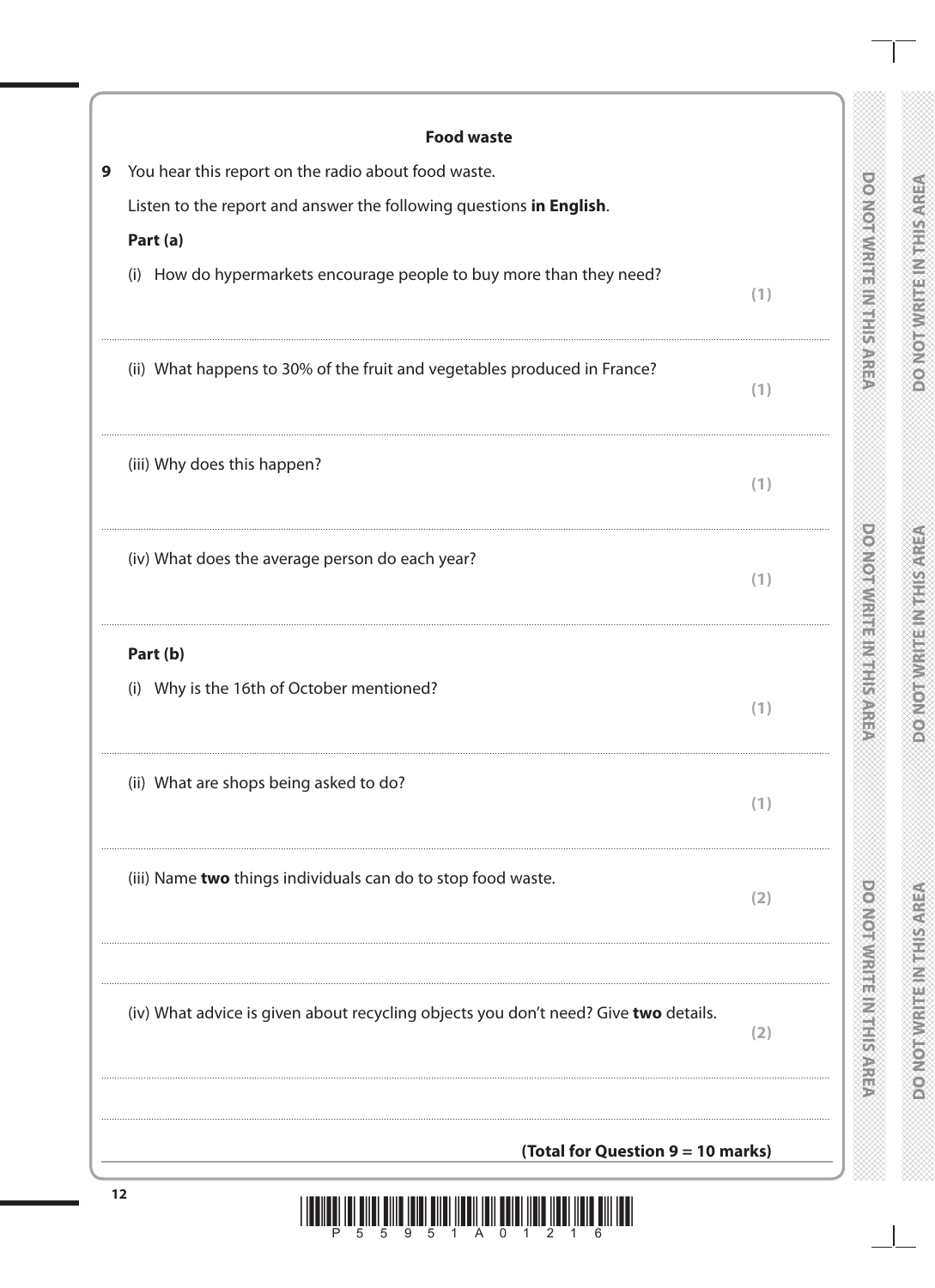### **School rules and student rights**

# **10** You hear this discussion on a podcast about school rules and student rights.

Put a cross  $\boxtimes$  in each of the **two** correct boxes for each question.

(i) What does Mathilde say?

| $\bowtie$ | <b>Example:</b> School rules are important. |                                                         |
|-----------|---------------------------------------------|---------------------------------------------------------|
| $\times$  |                                             | <b>A</b> In my school we need to review the rules.      |
| $\times$  | R                                           | We need more advice about using ICT.                    |
| $\times$  |                                             | <b>C</b> Mobiles should not be allowed.                 |
| $\times$  |                                             | <b>D</b> $\blacksquare$ I don't like lining up outside. |
| $\times$  |                                             | <b>E</b> It is always cold in school.                   |
|           |                                             |                                                         |

(ii) Clément is class representative. What does he say?

| $\mathbb{X}$ | A He was chosen by the teachers.                                 |
|--------------|------------------------------------------------------------------|
| $\times$     | <b>B</b> He needs to be a good listener.                         |
| $\times$     | $\mathsf{\mid C}$ He finds it difficult to complain to teachers. |
| $\times$     | <b>D</b> He supports students who are absent.                    |
| $\mathbb{X}$ | E He runs a cinema club for students.                            |

**(Total for Question 10 = 4 marks)**

# **TOTAL FOR SECTION B = 40 MARKS TOTAL FOR PAPER = 50 MARKS**

**DO NOTWRITEINITISAREA** 

**DOMORATE INTHIS AREA** 

**DOMOTWRITEINTHIS AREA**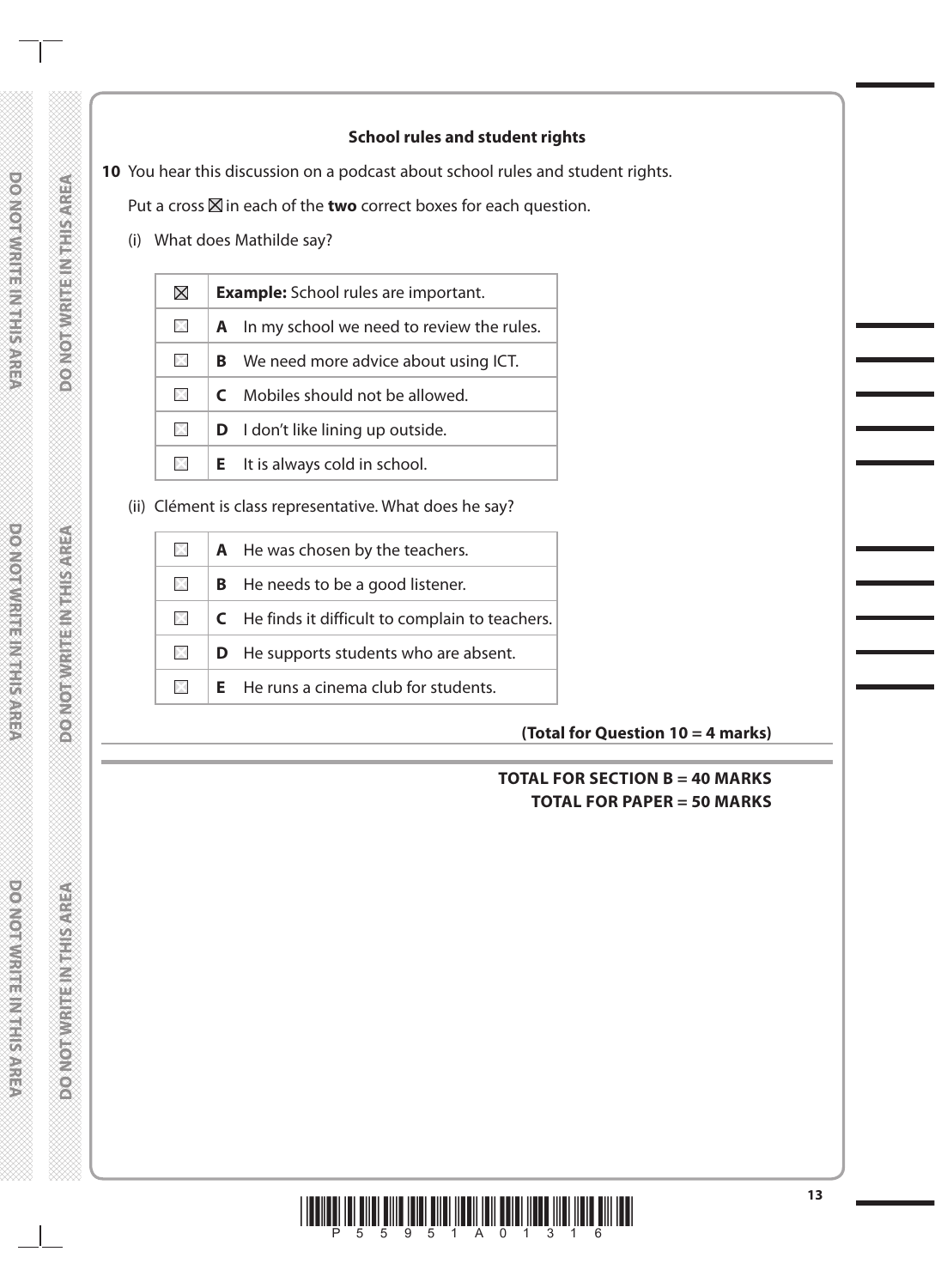**DONOTWRITEINTHISAREA** 

 $14$ 

# 

**BLANK PAGE**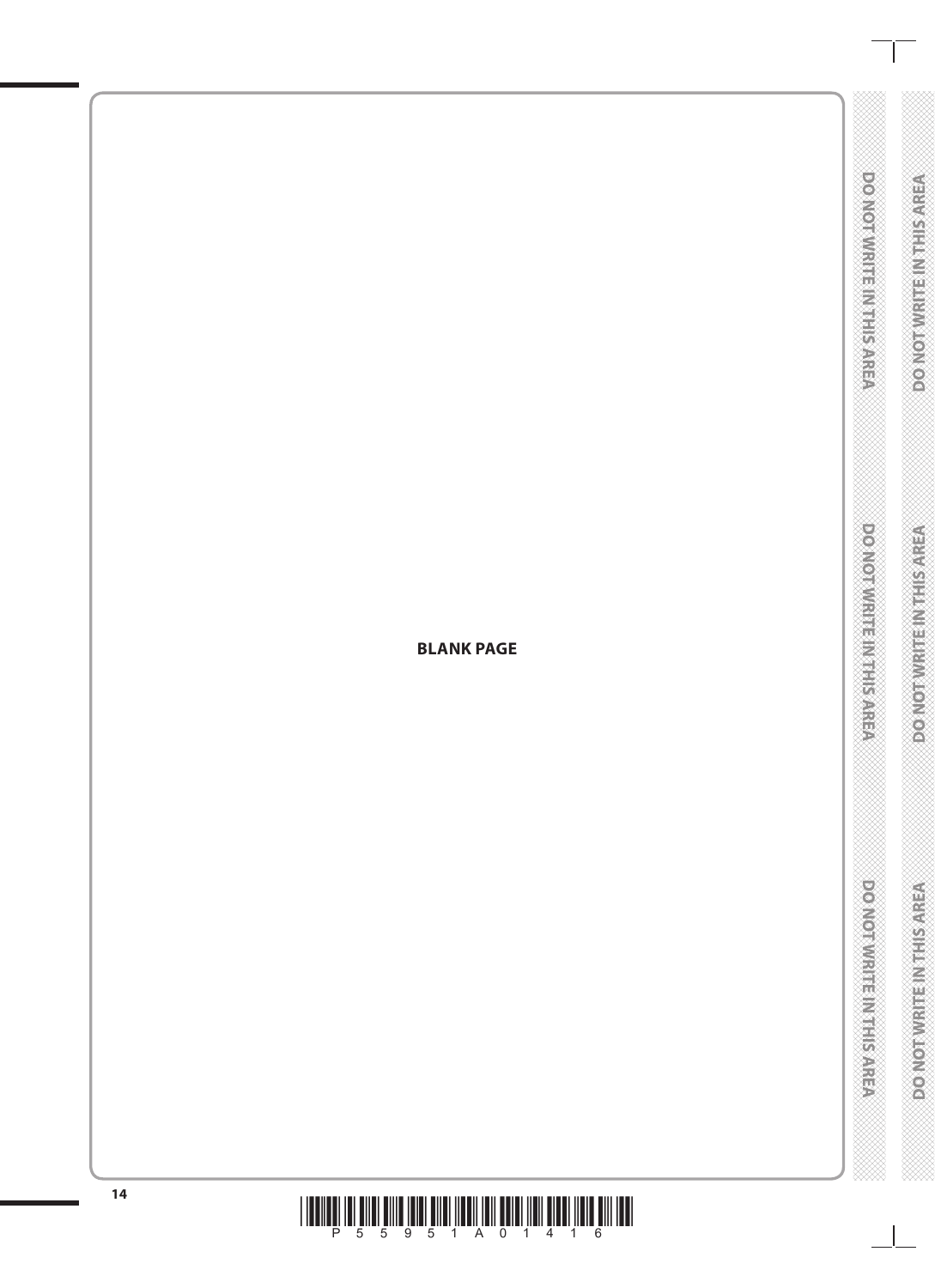$\sim 1$ 

**DO NOTWARE INTHIS AREA** 

**DO NOTAVALE INTERVERS** 

DO NOT WRITE IN THIS AREA

**BLANK PAGE**